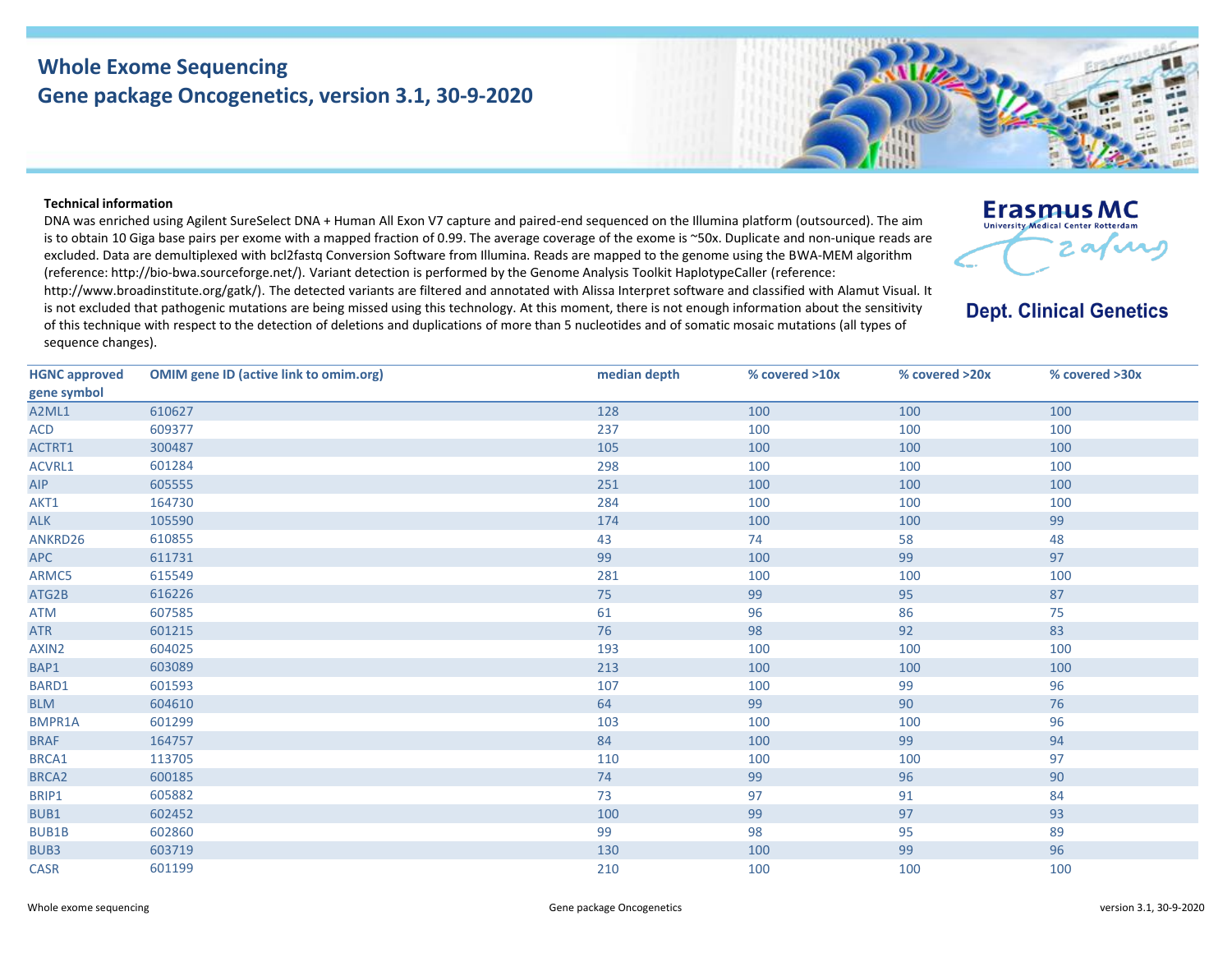| <b>HGNC approved</b> | <b>OMIM gene ID (active link to omim.org)</b> | median depth | % covered >10x | % covered >20x | % covered >30x |
|----------------------|-----------------------------------------------|--------------|----------------|----------------|----------------|
| gene symbol          |                                               |              |                |                |                |
| <b>CBL</b>           | 165360                                        | 130          | 100            | 100            | 99             |
| CDC73                | 607393                                        | 53           | 100            | 92             | 76             |
| CDH1                 | 192090                                        | 120          | 100            | 100            | 98             |
| CDK4                 | 123829                                        | 134          | 100            | 100            | 100            |
| CDKN1A               | 116899                                        | 397          | 100            | 100            | 100            |
| CDKN1B               | 600778                                        | 257          | 100            | 100            | 100            |
| CDKN1C               | 600856                                        | 156          | 92             | 87             | 83             |
| CDKN2A               | 600160                                        | 272          | 100            | 100            | 100            |
| CDKN2B               | 600431                                        | 260          | 100            | 100            | 100            |
| CDKN <sub>2C</sub>   | 603369                                        | 136          | 100            | 100            | 100            |
| <b>CEBPA</b>         | 116897                                        | 177          | 100            | 100            | 94             |
| <b>CFTR</b>          | 602421                                        | 124          | 98             | 94             | 88             |
| CHEK2                | 604373                                        | 105          | 91             | 91             | 88             |
| CHRNA3               | 118503                                        | 165          | 100            | 100            | 98             |
| <b>CHRNA5</b>        | 118505                                        | 73           | 100            | 96             | 90             |
| <b>COL17A1</b>       | 113811                                        | 157          | 100            | 98             | 97             |
| <b>CREBBP</b>        | 600140                                        | 275          | 99             | 99             | 98             |
| CSF3R                | 138971                                        | 236          | 100            | 100            | 100            |
| CTC1                 | 613129                                        | 174          | 100            | 100            | 100            |
| CTNNA1               | 116805                                        | 109          | 100            | 100            | 97             |
| <b>CTRC</b>          | 601405                                        | 271          | 100            | 100            | 100            |
| <b>CYLD</b>          | 605018                                        | 81           | 97             | 88             | 74             |
| DDB <sub>2</sub>     | 600811                                        | 179          | 100            | 100            | 100            |
| DDX41                | 608170                                        | 236          | 100            | 99             | 98             |
| DICER1               | 606241                                        | 95           | 100            | 99             | 96             |
| DIS3L2               | 614184                                        | 153          | 100            | 97             | 96             |
| DKC1                 | 300126                                        | 73           | 100            | 93             | 88             |
| DNAJC21              | 617048                                        | 64           | 100            | 96             | 86             |
| DOCK8                | 611432                                        | 118          | 100            | 99             | 96             |
| <b>EGFR</b>          | 131550                                        | 156          | 100            | 100            | 99             |
| EGLN1                | 606425                                        | 181          | 100            | 100            | 98             |
| <b>ELANE</b>         | 130130                                        | 211          | 100            | 100            | 100            |
| <b>ENG</b>           | 131195                                        | 281          | 100            | 100            | 100            |
| ERCC1                | 126380                                        | 143          | 100            | 100            | 100            |
| ERCC2                | 126340                                        | 262          | 100            | 100            | 100            |
| ERCC3                | 133510                                        | 178          | 100            | 100            | 100            |
| ERCC4                | 133520                                        | 101          | 100            | 98             | 92             |
| ERCC5                | 133530                                        | 87           | 99             | 96             | 89             |
| ERCC6                | 609413                                        | 128          | 100            | 100            | 98             |
| ETV6                 | 600618                                        | 186          | 100            | 100            | 100            |
| EXO1                 | 606063                                        | 74           | 96             | 90             | 82             |
| EXT1                 | 608177                                        | 298          | 100            | 100            | 100            |
| EXT <sub>2</sub>     | 608210                                        | 142          | 100            | 100            | 100            |
| FAN1                 | 613534                                        | 134          | 100            | 100            | 99             |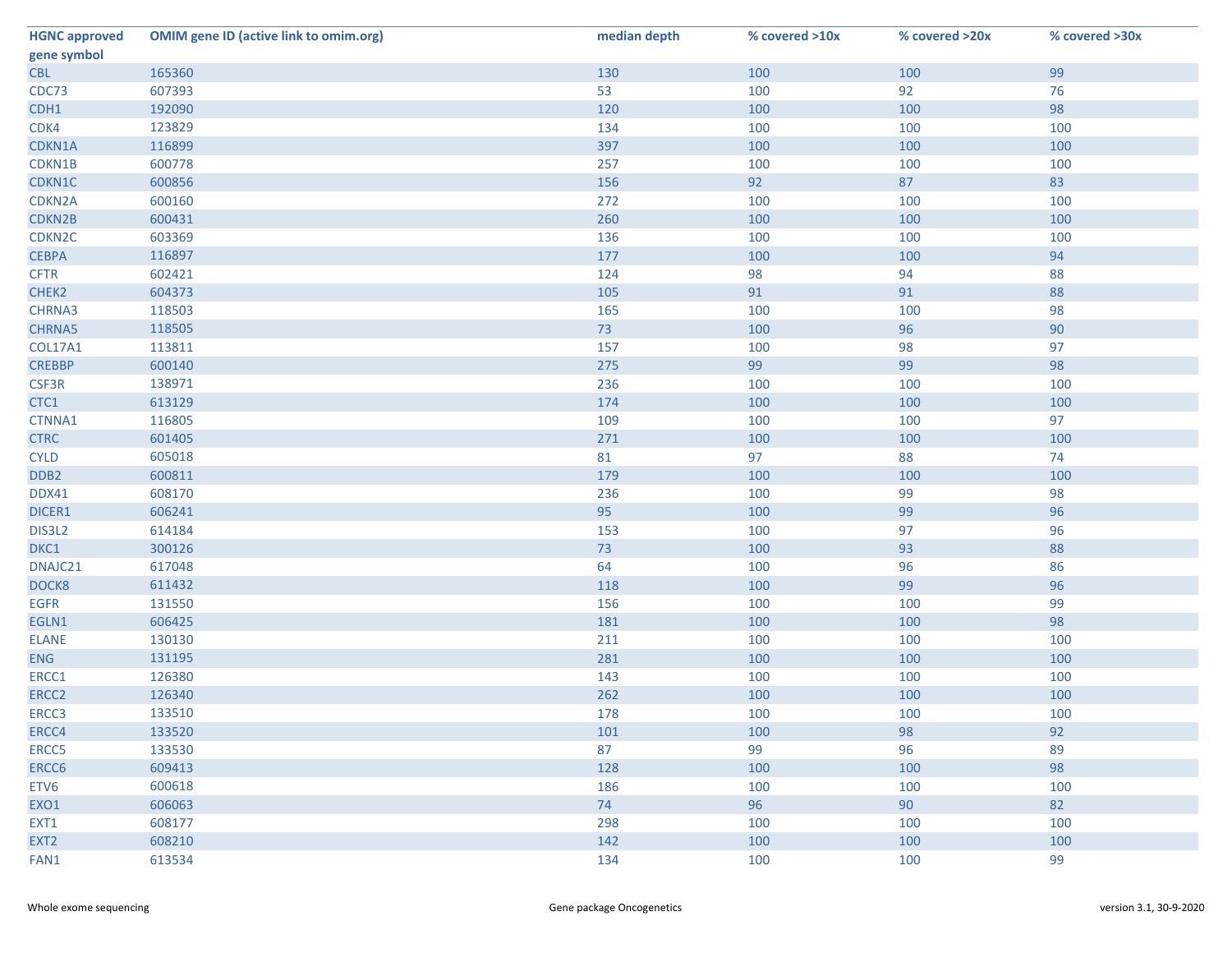| <b>HGNC approved</b> | <b>OMIM gene ID (active link to omim.org)</b> | median depth | % covered >10x | % covered >20x | % covered >30x |
|----------------------|-----------------------------------------------|--------------|----------------|----------------|----------------|
| gene symbol          |                                               |              |                |                |                |
| <b>FANCA</b>         | 607139                                        | 163          | 100            | 98             | 96             |
| <b>FANCB</b>         | 300515                                        | 38           | 94             | 88             | 69             |
| <b>FANCC</b>         | 613899                                        | 115          | 100            | 97             | 94             |
| FANCD <sub>2</sub>   | 613984                                        | 92           | 100            | 96             | 92             |
| <b>FANCE</b>         | 613976                                        | 166          | 100            | 100            | 100            |
| <b>FANCF</b>         | 613897                                        | 432          | 100            | 100            | 100            |
| <b>FANCG</b>         | 602956                                        | 171          | 100            | 100            | 100            |
| <b>FANCI</b>         | 611360                                        | 83           | 100            | 98             | 93             |
| <b>FANCL</b>         | 608111                                        | 59           | 100            | 92             | 74             |
| <b>FANCM</b>         | 609644                                        | 66           | 95             | 88             | 78             |
| FAS                  | 134637                                        | 114          | 91             | 83             | 74             |
| FH.                  | 136850                                        | 83           | 100            | 100            | 98             |
| <b>FLCN</b>          | 607273                                        | 218          | 100            | 100            | 100            |
| <b>FOCAD</b>         | 614606                                        | 99           | 98             | 95             | 92             |
| G6PC3                | 611045                                        | 161          | 100            | 99             | 95             |
| GATA1                | 305371                                        | 112          | 100            | 100            | 99             |
| GATA2                | 137295                                        | 235          | 100            | 100            | 100            |
| <b>GDNF</b>          | 600837                                        | 114          | 100            | 100            | 100            |
| GFI1                 | 600871                                        | 221          | 100            | 100            | 99             |
| GPC3                 | 300037                                        | 86           | 100            | 98             | 92             |
| GREM1                | 603054                                        | 158          | 100            | 100            | 100            |
| <b>GSKIP</b>         | 616605                                        | 56           | 100            | 97             | 89             |
| HABP2                | 603924                                        | 138          | 100            | 100            | 98             |
| HAX1                 | 605998                                        | 120          | 100            | 100            | 100            |
| HNF1A                | 142410                                        | 285          | 100            | 100            | 100            |
| HNF1B                | 189907                                        | 231          | 100            | 100            | 100            |
| HOXB13               | 604607                                        | 302          | 100            | 100            | 100            |
| <b>HRAS</b>          | 190020                                        | 426          | 100            | 100            | 100            |
| <b>ITK</b>           | 186973                                        | 104          | 100            | 100            | 96             |
| KIF1B                | 605995                                        | 104          | 100            | 100            | 98             |
| <b>KIT</b>           | 164920                                        | 103          | 100            | 99             | 97             |
| <b>KLLN</b>          | 612105                                        | 367          | 100            | 100            | 100            |
| <b>KRAS</b>          | 190070                                        | 59           | 90             | 78             | 77             |
| LZTR1                | 600574                                        | 242          | 100            | 100            | 100            |
| MAP2K1               | 176872                                        | 148          | 100            | 100            | 99             |
| MAP2K2               | 601263                                        | 276          | 100            | 100            | 100            |
| <b>MAX</b>           | 154950                                        | 127          | 100            | 99             | 92             |
| MBD4                 | 603574                                        | 75           | 100            | 99             | 93             |
| MC1R                 | 155555                                        | 264          | 100            | 100            | 100            |
| MEN1                 | 613733                                        | 267          | 100            | 100            | 100            |
| <b>MET</b>           | 164860                                        | 111          | 100            | 99             | 97             |
| <b>MITF</b>          | 156845                                        | 119          | 100            | 100            | 93             |
| MLH1                 | 120436                                        | 140          | 100            | 100            | 99             |
| MLH3                 | 604395                                        | 100          | 100            | 99             | 97             |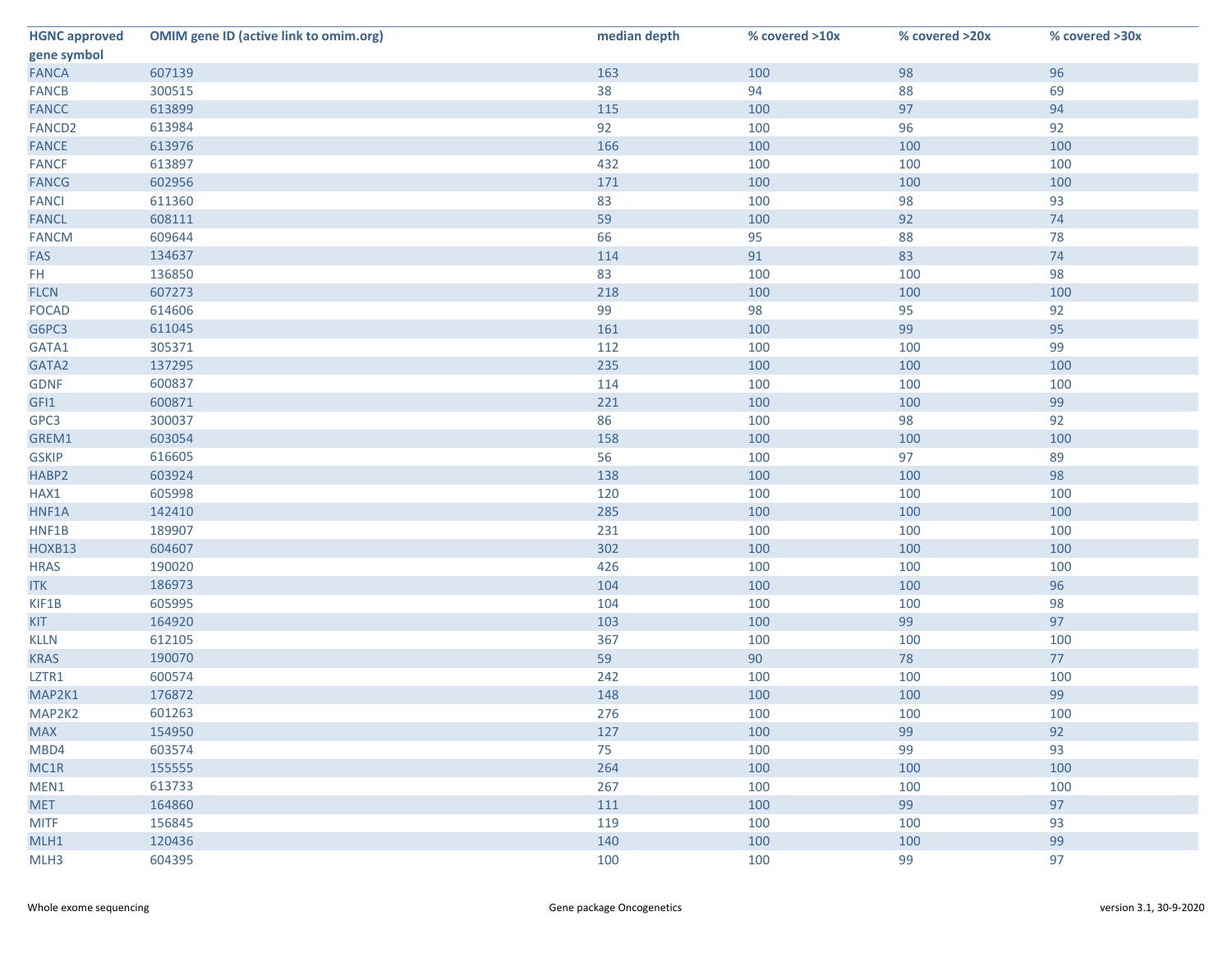| gene symbol<br>100<br><b>MPL</b><br>159530<br>229<br>100<br>100<br>61<br>76<br><b>MRE11</b><br>600814<br>97<br>88<br>609309<br>88<br>96<br>91<br>84<br>MSH <sub>2</sub><br>600887<br>MSH3<br>75<br>99<br>80<br>92<br>98<br>MSH <sub>6</sub><br>137<br>600678<br>100<br>100<br>97<br><b>MTAP</b><br>156540<br>109<br>100<br>100<br>100<br>604933<br>248<br>100<br>100<br>98<br>602667<br>57<br>83<br>71<br><b>NBN</b><br>85<br>613113<br>88<br>97<br>91<br>NF1<br>607379<br>100<br>NF <sub>2</sub><br>165<br>100<br>100<br>606470<br>210<br>100<br>NHP <sub>2</sub><br>100<br>100<br><b>NOP10</b><br>606471<br>100<br>174<br>100<br>100<br>97<br>600275<br>188<br>100<br>98<br>99<br>164790<br><b>NRAS</b><br>107<br>100<br>100<br>98<br>NSD1<br>606681<br>208<br>100<br>99<br>602656<br>217<br>100<br>NTHL1<br>100<br>100<br>100<br>NTRK1<br>191315<br>272<br>100<br>100<br>OGG1<br>601982<br>201<br>100<br>100<br>100<br>97<br>610355<br>103<br>99<br>PALB <sub>2</sub><br>100 | <b>HGNC approved</b> | <b>OMIM gene ID (active link to omim.org)</b> | median depth | % covered >10x | % covered >20x | % covered >30x |
|---------------------------------------------------------------------------------------------------------------------------------------------------------------------------------------------------------------------------------------------------------------------------------------------------------------------------------------------------------------------------------------------------------------------------------------------------------------------------------------------------------------------------------------------------------------------------------------------------------------------------------------------------------------------------------------------------------------------------------------------------------------------------------------------------------------------------------------------------------------------------------------------------------------------------------------------------------------------------------|----------------------|-----------------------------------------------|--------------|----------------|----------------|----------------|
|                                                                                                                                                                                                                                                                                                                                                                                                                                                                                                                                                                                                                                                                                                                                                                                                                                                                                                                                                                                 |                      |                                               |              |                |                |                |
|                                                                                                                                                                                                                                                                                                                                                                                                                                                                                                                                                                                                                                                                                                                                                                                                                                                                                                                                                                                 |                      |                                               |              |                |                |                |
|                                                                                                                                                                                                                                                                                                                                                                                                                                                                                                                                                                                                                                                                                                                                                                                                                                                                                                                                                                                 |                      |                                               |              |                |                |                |
| <b>MUTYH</b><br>NOTCH <sub>2</sub>                                                                                                                                                                                                                                                                                                                                                                                                                                                                                                                                                                                                                                                                                                                                                                                                                                                                                                                                              |                      |                                               |              |                |                |                |
|                                                                                                                                                                                                                                                                                                                                                                                                                                                                                                                                                                                                                                                                                                                                                                                                                                                                                                                                                                                 |                      |                                               |              |                |                |                |
|                                                                                                                                                                                                                                                                                                                                                                                                                                                                                                                                                                                                                                                                                                                                                                                                                                                                                                                                                                                 |                      |                                               |              |                |                |                |
|                                                                                                                                                                                                                                                                                                                                                                                                                                                                                                                                                                                                                                                                                                                                                                                                                                                                                                                                                                                 |                      |                                               |              |                |                |                |
|                                                                                                                                                                                                                                                                                                                                                                                                                                                                                                                                                                                                                                                                                                                                                                                                                                                                                                                                                                                 |                      |                                               |              |                |                |                |
|                                                                                                                                                                                                                                                                                                                                                                                                                                                                                                                                                                                                                                                                                                                                                                                                                                                                                                                                                                                 |                      |                                               |              |                |                |                |
|                                                                                                                                                                                                                                                                                                                                                                                                                                                                                                                                                                                                                                                                                                                                                                                                                                                                                                                                                                                 |                      |                                               |              |                |                |                |
|                                                                                                                                                                                                                                                                                                                                                                                                                                                                                                                                                                                                                                                                                                                                                                                                                                                                                                                                                                                 |                      |                                               |              |                |                |                |
|                                                                                                                                                                                                                                                                                                                                                                                                                                                                                                                                                                                                                                                                                                                                                                                                                                                                                                                                                                                 |                      |                                               |              |                |                |                |
|                                                                                                                                                                                                                                                                                                                                                                                                                                                                                                                                                                                                                                                                                                                                                                                                                                                                                                                                                                                 |                      |                                               |              |                |                |                |
|                                                                                                                                                                                                                                                                                                                                                                                                                                                                                                                                                                                                                                                                                                                                                                                                                                                                                                                                                                                 |                      |                                               |              |                |                |                |
|                                                                                                                                                                                                                                                                                                                                                                                                                                                                                                                                                                                                                                                                                                                                                                                                                                                                                                                                                                                 |                      |                                               |              |                |                |                |
|                                                                                                                                                                                                                                                                                                                                                                                                                                                                                                                                                                                                                                                                                                                                                                                                                                                                                                                                                                                 |                      |                                               |              |                |                |                |
|                                                                                                                                                                                                                                                                                                                                                                                                                                                                                                                                                                                                                                                                                                                                                                                                                                                                                                                                                                                 |                      |                                               |              |                |                |                |
|                                                                                                                                                                                                                                                                                                                                                                                                                                                                                                                                                                                                                                                                                                                                                                                                                                                                                                                                                                                 |                      |                                               |              |                |                |                |
|                                                                                                                                                                                                                                                                                                                                                                                                                                                                                                                                                                                                                                                                                                                                                                                                                                                                                                                                                                                 |                      |                                               |              |                |                |                |
|                                                                                                                                                                                                                                                                                                                                                                                                                                                                                                                                                                                                                                                                                                                                                                                                                                                                                                                                                                                 |                      |                                               |              |                |                |                |
| <b>PALLD</b><br>608092<br>112<br>100<br>100                                                                                                                                                                                                                                                                                                                                                                                                                                                                                                                                                                                                                                                                                                                                                                                                                                                                                                                                     |                      |                                               |              |                |                | 98             |
| 93<br>604212<br>79<br><b>PARN</b><br>100<br>98                                                                                                                                                                                                                                                                                                                                                                                                                                                                                                                                                                                                                                                                                                                                                                                                                                                                                                                                  |                      |                                               |              |                |                |                |
| PAX5<br>167414<br>207<br>100<br>100<br>100                                                                                                                                                                                                                                                                                                                                                                                                                                                                                                                                                                                                                                                                                                                                                                                                                                                                                                                                      |                      |                                               |              |                |                |                |
| 173490<br>99<br><b>PDGFRA</b><br>115<br>100<br>100                                                                                                                                                                                                                                                                                                                                                                                                                                                                                                                                                                                                                                                                                                                                                                                                                                                                                                                              |                      |                                               |              |                |                |                |
| 603851<br>95<br>89<br>PHOX2B<br>140<br>100                                                                                                                                                                                                                                                                                                                                                                                                                                                                                                                                                                                                                                                                                                                                                                                                                                                                                                                                      |                      |                                               |              |                |                |                |
| 89<br>69<br>95<br>PIK3CA<br>171834<br>100                                                                                                                                                                                                                                                                                                                                                                                                                                                                                                                                                                                                                                                                                                                                                                                                                                                                                                                                       |                      |                                               |              |                |                |                |
| PMS <sub>2</sub><br>600259<br>99<br>87<br>108<br>94                                                                                                                                                                                                                                                                                                                                                                                                                                                                                                                                                                                                                                                                                                                                                                                                                                                                                                                             |                      |                                               |              |                |                |                |
| 291<br>100<br>POLD1<br>174761<br>100<br>100                                                                                                                                                                                                                                                                                                                                                                                                                                                                                                                                                                                                                                                                                                                                                                                                                                                                                                                                     |                      |                                               |              |                |                |                |
| 174762<br><b>POLE</b><br>195<br>100<br>100<br>100                                                                                                                                                                                                                                                                                                                                                                                                                                                                                                                                                                                                                                                                                                                                                                                                                                                                                                                               |                      |                                               |              |                |                |                |
| 603968<br>117<br>100<br>100<br><b>POLH</b><br>100                                                                                                                                                                                                                                                                                                                                                                                                                                                                                                                                                                                                                                                                                                                                                                                                                                                                                                                               |                      |                                               |              |                |                |                |
| 66<br>99<br>95<br>83<br>606478<br>POT1                                                                                                                                                                                                                                                                                                                                                                                                                                                                                                                                                                                                                                                                                                                                                                                                                                                                                                                                          |                      |                                               |              |                |                |                |
| PRF1<br>100<br>100<br>170280<br>383<br>100                                                                                                                                                                                                                                                                                                                                                                                                                                                                                                                                                                                                                                                                                                                                                                                                                                                                                                                                      |                      |                                               |              |                |                |                |
| 99<br>PRKAR1A<br>188830<br>98<br>100<br>100                                                                                                                                                                                                                                                                                                                                                                                                                                                                                                                                                                                                                                                                                                                                                                                                                                                                                                                                     |                      |                                               |              |                |                |                |
| 276000<br>209<br>100<br>PRSS1<br>100<br>100                                                                                                                                                                                                                                                                                                                                                                                                                                                                                                                                                                                                                                                                                                                                                                                                                                                                                                                                     |                      |                                               |              |                |                |                |
| 601564<br>PRSS2<br>No coverage data                                                                                                                                                                                                                                                                                                                                                                                                                                                                                                                                                                                                                                                                                                                                                                                                                                                                                                                                             |                      |                                               |              |                |                |                |
| 98<br>PTCH1<br>601309<br>201<br>100<br>100                                                                                                                                                                                                                                                                                                                                                                                                                                                                                                                                                                                                                                                                                                                                                                                                                                                                                                                                      |                      |                                               |              |                |                |                |
| PTCH <sub>2</sub><br>603673<br>280<br>100<br>100<br>100                                                                                                                                                                                                                                                                                                                                                                                                                                                                                                                                                                                                                                                                                                                                                                                                                                                                                                                         |                      |                                               |              |                |                |                |
| 601728<br>87<br><b>PTEN</b><br>100<br>99<br>94                                                                                                                                                                                                                                                                                                                                                                                                                                                                                                                                                                                                                                                                                                                                                                                                                                                                                                                                  |                      |                                               |              |                |                |                |
| PTPN11<br>176876<br>80<br>98<br>94<br>89                                                                                                                                                                                                                                                                                                                                                                                                                                                                                                                                                                                                                                                                                                                                                                                                                                                                                                                                        |                      |                                               |              |                |                |                |
| 604040<br>94<br>57<br><b>RAD50</b><br>51<br>76                                                                                                                                                                                                                                                                                                                                                                                                                                                                                                                                                                                                                                                                                                                                                                                                                                                                                                                                  |                      |                                               |              |                |                |                |
| 602948<br>88<br>90<br>RAD51B<br>99<br>96                                                                                                                                                                                                                                                                                                                                                                                                                                                                                                                                                                                                                                                                                                                                                                                                                                                                                                                                        |                      |                                               |              |                |                |                |
| 88<br>98<br>90<br>RAD51C<br>602774<br>100                                                                                                                                                                                                                                                                                                                                                                                                                                                                                                                                                                                                                                                                                                                                                                                                                                                                                                                                       |                      |                                               |              |                |                |                |
| RAD51D<br>602954<br>134<br>100<br>100<br>100                                                                                                                                                                                                                                                                                                                                                                                                                                                                                                                                                                                                                                                                                                                                                                                                                                                                                                                                    |                      |                                               |              |                |                |                |
| 97<br>164760<br>98<br>RAF1<br>124<br>100                                                                                                                                                                                                                                                                                                                                                                                                                                                                                                                                                                                                                                                                                                                                                                                                                                                                                                                                        |                      |                                               |              |                |                |                |
| 604118<br>RASAL1<br>234<br>100<br>100<br>100                                                                                                                                                                                                                                                                                                                                                                                                                                                                                                                                                                                                                                                                                                                                                                                                                                                                                                                                    |                      |                                               |              |                |                |                |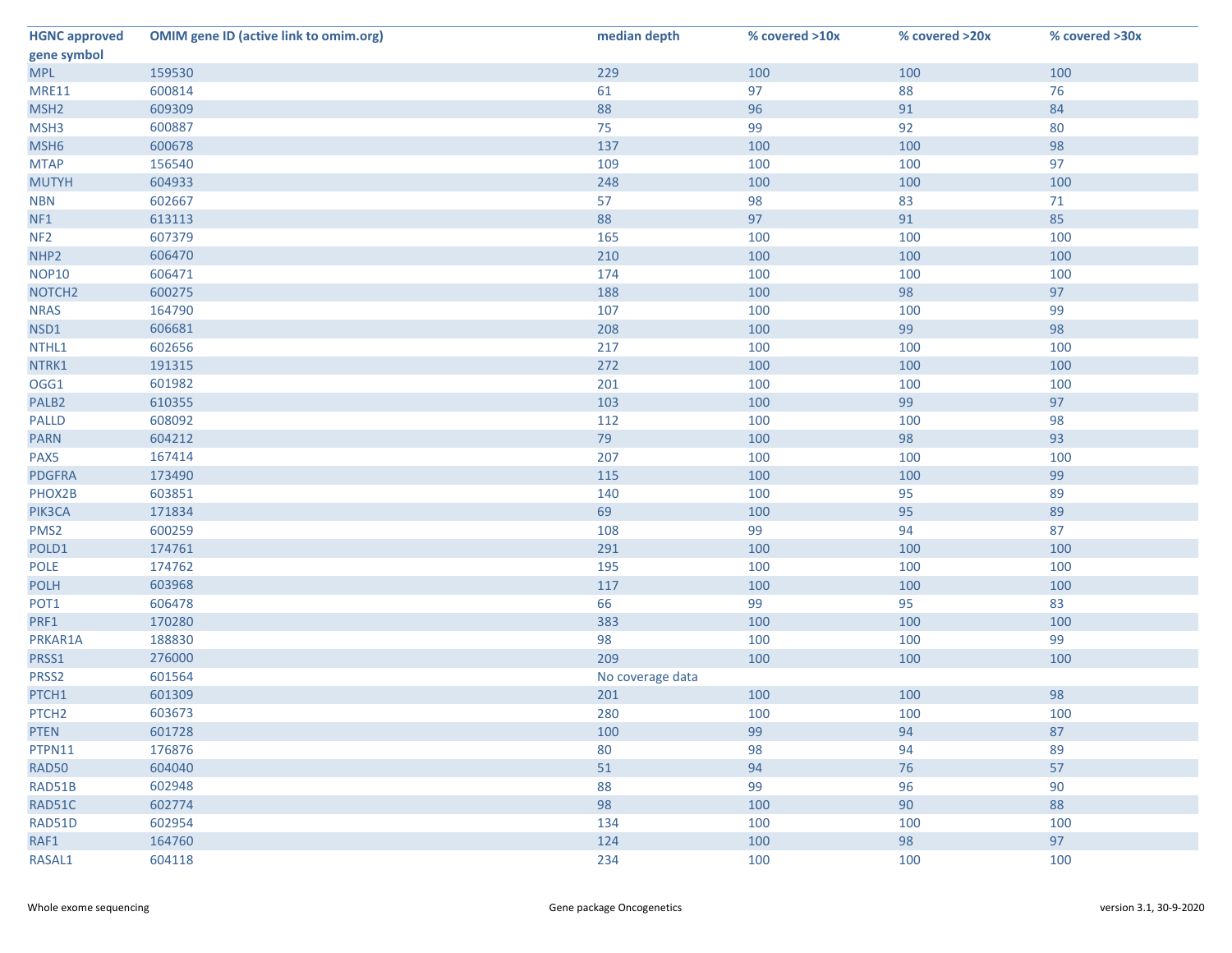| <b>HGNC approved</b> | <b>OMIM gene ID (active link to omim.org)</b> | median depth     | % covered >10x | % covered >20x | % covered >30x |
|----------------------|-----------------------------------------------|------------------|----------------|----------------|----------------|
| gene symbol          |                                               |                  |                |                |                |
| RB1                  | 614041                                        | 54               | 90             | 74             | 62             |
| RBBP6                | 600938                                        | 58               | 97             | 91             | 82             |
| RBM8A                | 605313                                        | 82               | 100            | 100            | 95             |
| <b>RECQL</b>         | 600537                                        | 47               | 95             | 80             | 65             |
| RECQL4               | 603780                                        | 312              | 100            | 100            | 100            |
| <b>REST</b>          | 600571                                        | 141              | 100            | 100            | 99             |
| <b>RET</b>           | 164761                                        | 217              | 100            | 100            | 100            |
| <b>RGS17</b>         | 607191                                        | 85               | 100            | 95             | 84             |
| RHBDF2               | 614404                                        | 259              | 100            | 100            | 100            |
| RINT1                | 610089                                        | 79               | 100            | 98             | 91             |
| RIT1                 | 609591                                        | 123              | 100            | 100            | 100            |
| <b>RMRP</b>          | 157660                                        | No coverage data |                |                |                |
| <b>RNF43</b>         | 612482                                        | 226              | 100            | 100            | 100            |
| <b>RPL11</b>         | 604175                                        | 155              | 100            | 100            | 100            |
| <b>RPL15</b>         | 604174                                        | 90               | 100            | 100            | 99             |
| RPL35A               | 180468                                        | 109              | 89             | 89             | 89             |
| RPL5                 | 603634                                        | 69               | 89             | 85             | 74             |
| <b>RPS10</b>         | 603632                                        | 115              | 100            | 100            | 96             |
| <b>RPS17</b>         | 180472                                        | $\mathbf{1}$     | 5 <sub>1</sub> | 5 <sub>1</sub> | $\overline{0}$ |
| <b>RPS19</b>         | 603474                                        | 178              | 100            | 100            | 100            |
| <b>RPS24</b>         | 602412                                        | 138              | 100            | 100            | 100            |
| <b>RPS26</b>         | 603701                                        | 118              | 100            | 100            | 100            |
| <b>RPS29</b>         | 603633                                        | 123              | 100            | 100            | 100            |
| RPS7                 | 603658                                        | 93               | 100            | 97             | 88             |
| RTEL1                | 608833                                        | 260              | 100            | 100            | 100            |
| RUNX1                | 151385                                        | 200              | 100            | 96             | 96             |
| SAMD9                | 610456                                        | 73               | 99             | 94             | 89             |
| SAMD9L               | 611170                                        | 85               | 100            | 100            | 99             |
| <b>SBDS</b>          | 607444                                        | 131              | 100            | 100            | 99             |
| <b>SDHA</b>          | 600857                                        | 155              | 100            | 100            | 100            |
| SDHAF2               | 613019                                        | 76               | 100            | 100            | 98             |
| <b>SDHB</b>          | 185470                                        | 123              | 100            | 100            | 98             |
| <b>SDHC</b>          | 602413                                        | 143              | 100            | 100            | 100            |
| <b>SDHD</b>          | 602690                                        | 123              | 100            | 100            | 100            |
| SERPINA1             | 107400                                        | 176              | 100            | 100            | 100            |
| SFTPA1               | 178630                                        | 298              | 100            | 100            | 100            |
| SFTPA2               | 178642                                        | 255              | 100            | 100            | 100            |
| SH2D1A               | 300490                                        | 81               | 100            | 95             | 85             |
| SHOC2                | 602775                                        | 74               | 100            | 100            | 96             |
| SLX4                 | 613278                                        | 192              | 100            | 100            | 100            |
| SMAD4                | 600993                                        | 78               | 100            | 97             | 95             |
| SMAD9                | 603295                                        | 117              | 100            | 99             | 97             |
| SMARCA4              | 603254                                        | 225              | 100            | 100            | 100            |
| SMARCB1              | 601607                                        | 216              | 100            | 100            | 100            |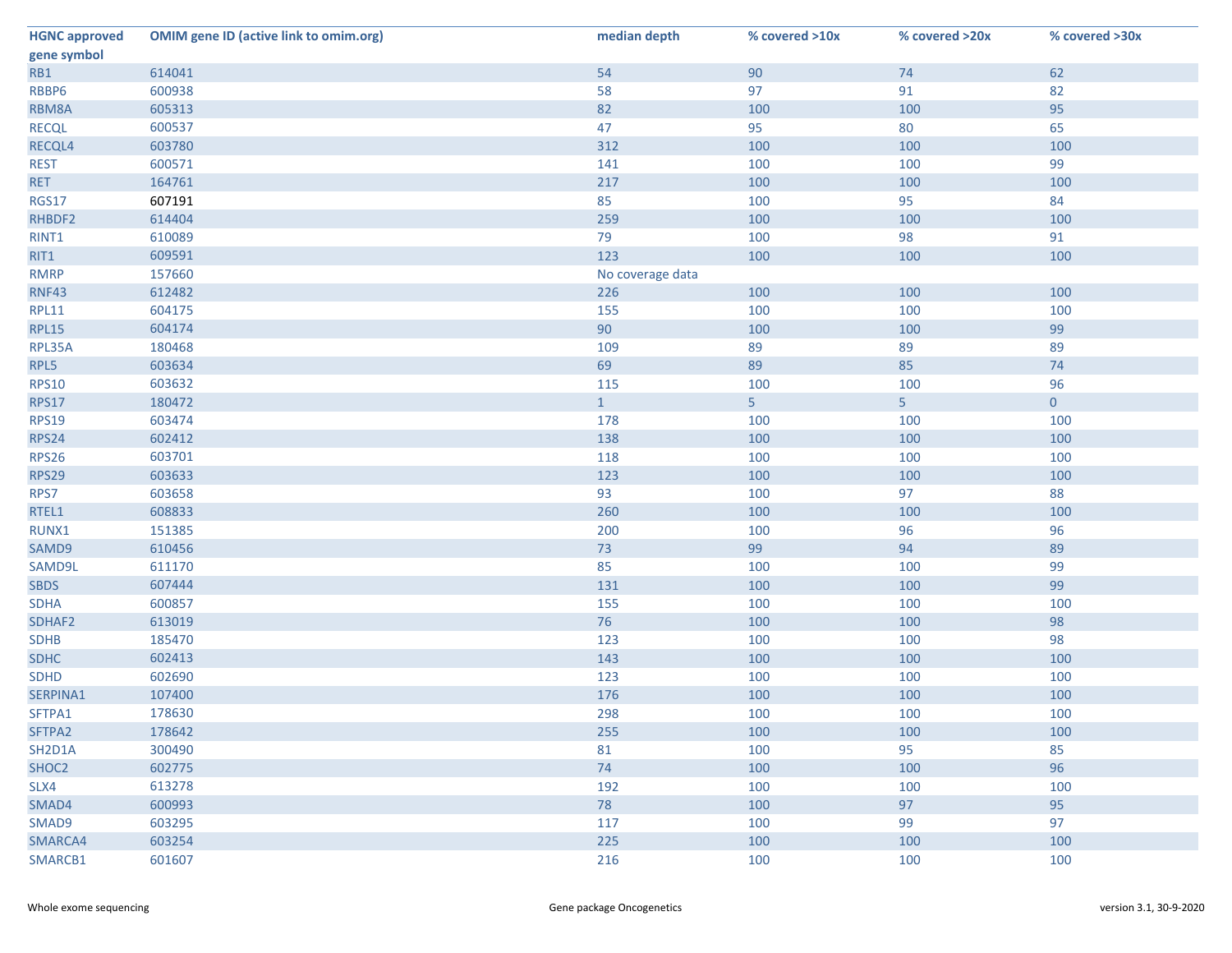| <b>HGNC approved</b><br>gene symbol | <b>OMIM gene ID (active link to omim.org)</b> | median depth     | % covered >10x | % covered >20x | % covered >30x |
|-------------------------------------|-----------------------------------------------|------------------|----------------|----------------|----------------|
| SMARCE1                             | 603111                                        | 102              | 100            | 94             | 83             |
| <b>SOS1</b>                         | 182530                                        | 74               | 94             | 89             | 79             |
| SPINK1                              | 167790                                        | 70               | 100            | 100            | 100            |
| SPRED1                              | 609291                                        | 108              | 100            | 100            | 98             |
| SRP72                               | 602122                                        | 79               | 100            | 93             | 87             |
| <b>SRY</b>                          | 480000                                        | 382              | 100            | 100            | 100            |
| STAT3                               | 102582                                        | 135              | 100            | 100            | 99             |
| <b>STK11</b>                        | 602216                                        | 310              | 100            | 100            | 100            |
| <b>SUFU</b>                         | 607035                                        | 206              | 100            | 100            | 100            |
| <b>TERC</b>                         | 602322                                        | No coverage data |                |                |                |
| TERF1                               | 600951                                        | 61               | 57             | 50             | 45             |
| <b>TERF2IP</b>                      | 605061                                        | 184              | 100            | 100            | 99             |
| <b>TERT</b>                         | 187270                                        | 276              | 100            | 100            | 99             |
| TGFBR1                              | 190181                                        | 110              | 97             | 94             | 92             |
| TGFBR2                              | 190182                                        | 214              | 100            | 100            | 99             |
| TINF <sub>2</sub>                   | 604319                                        | 229              | 100            | 100            | 100            |
| <b>TMEM127</b>                      | 613403                                        | 194              | 100            | 100            | 100            |
| TNFRSF11A                           | 603499                                        | 178              | 95             | 95             | 95             |
| <b>TP53</b>                         | 191170                                        | 246              | 100            | 100            | 100            |
| <b>TP63</b>                         | 603273                                        | 134              | 100            | 100            | 99             |
| TRIM37                              | 605073                                        | 69               | 100            | 97             | 91             |
| TSC1                                | 605284                                        | 153              | 100            | 100            | 100            |
| TSC <sub>2</sub>                    | 191092                                        | 314              | 100            | 100            | 100            |
| <b>UROD</b>                         | 613521                                        | 191              | 100            | 100            | 100            |
| USB1                                | 613276                                        | 145              | 100            | 100            | 93             |
| <b>VHL</b>                          | 608537                                        | 136              | 100            | 100            | 100            |
| <b>WAS</b>                          | 300392                                        | 113              | 100            | 100            | 100            |
| WRAP53                              | 612661                                        | 213              | 100            | 100            | 100            |
| <b>WRN</b>                          | 604611                                        | 62               | 95             | 87             | 77             |
| WT1                                 | 607102                                        | 175              | 100            | 100            | 100            |
| <b>XPA</b>                          | 611153                                        | 49               | 99             | 92             | 75             |
| <b>XPC</b>                          | 613208                                        | 138              | 100            | 100            | 99             |
| XRCC1                               | 194360                                        | 200              | 100            | 100            | 100            |
| XRCC <sub>2</sub>                   | 600375                                        | 109              | 100            | 89             | 86             |
| XRCC3                               | 600675                                        | 302              | 100            | 100            | 100            |
| XRCC4                               | 194363                                        | 39               | 95             | 77             | 54             |

- OMIM release used: 8-9-2019

- The statistics above are based on a set of 100 samples

- Median depth is the median of the mean sequence depth over the protein coding exons (±10bp flanking introns) of the longest transcript

- % Covered 10x , 20x and 30 x describes the percentage of a gene's coding sequence (±10bp flanking introns) that is covered at least 10x, 20x or 30x